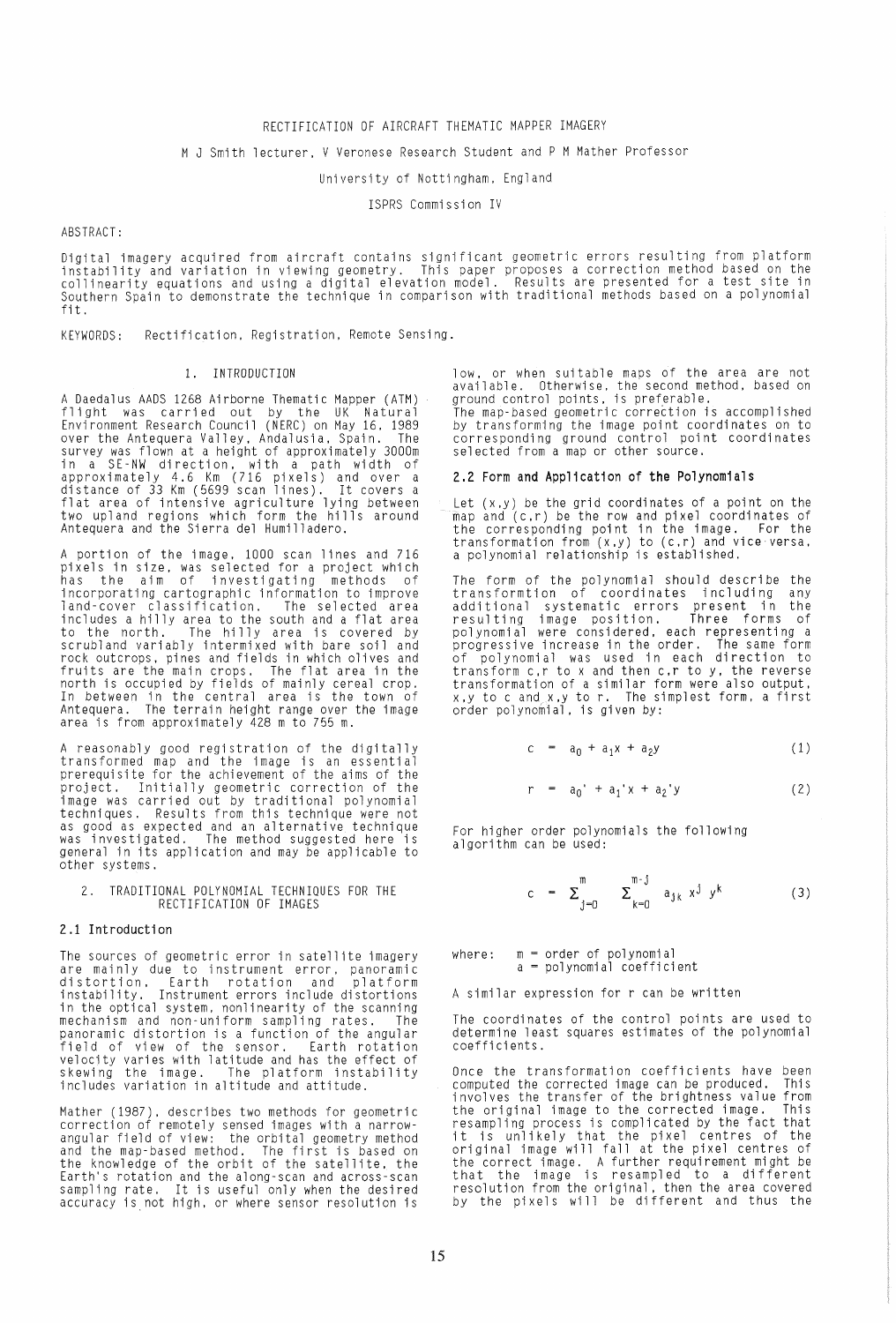brightness value will again be affected.

Three methods of resampling are commonly used. The first. the nearest neighbour method. takes the value of the pixel in the input image that is closest to the newly-computed centres. The second. bilinear interpolation. takes the average of the four pixels nearest to the new coordinates. The third method. cubic convolution. computes the new pixel value taking into account the 16 nearest pixels in the input image.

A more complete description of the traditional techniques for geometric rectification as well for resampling can be found in Jensen (1986) and Mather (1987) .

## 2.3 Application of Traditional Techniques

A geometric rectification was carried out on the ATM image of Antequera using the least squares polynomial fit method described in section 2.2. It was based on the selection of 71 ground control points reasonably well distributed in the image. The UTM geographic coordinates of the points were taken from the 1:10 000 topographic maps and the image coordinates from a display of the image on<br>the Nottingham Image Processing System, NIPS.

The results from the first order polynomial transformation showed some large residuals. of the order of 13 pixels. for both column and row. Root Mean Square Error (RMSE) for columns was 5.8 and for rows was 5.7 pixels. The results from the second order polynomial showed only a small improvement with RMSE values of 5.6 and 4.5 pixels<br>for column and row respectively. A substantial for column and row respectively. A substantial<br>improvement was achieved with the third order<br>polynomial with the majority of residuals being within  $\pm 4$  pixels with RMSE values of 2.5 and 1.8 for column and row respectively.

A visual assessment of the effects of the transformations on the image was obtained by<br>producing a corrected image for each order of .<br>polynomial and then overlaying the digitized map.<br>The overlay was accomplished by clipping each corrected image by a number of rows and columns in order to get the best match with the map centre. As might be expected, the visual inspection showed<br>increasing displacements of the corresponding<br>features in the two images from the centre to the edges. The displacements were, as expected, bigger<br>in the first and second order corrected images and smaller for the third order corrected image. The third order corrected image showed larger residuals than were acceptable.

#### 2.4 Geometric Characteristics of the Image

The basic geometric operation of the ATM is given<br>in section 3.2.

In addition to the instrumental characteristics<br>that affect the geometry of the image there are a<br>number of external influences. These fall into two<br>groups: those that are inherent in the geometry of groups: those that are inherent in the geometry of the system and those that are due to operational difficulties and problems.

The velocity to height ratio  $(V/H)$ , the scan rate of the scanning mirror and the ground resolution, of the scanning mirror and the ground resolution.<br>as well as the swath width are defined by the flying height above the ground level. Incorrect adjustment of the scanning mirror speed will cause<br>under or over scanning and thus influence the geometry. There will also be a change in the<br>ground resolution element size with different scan<br>angles (see section 3.2). A variation in the ground relief will result in image displacement.<br>which is a similar problem to that experienced in which is a similar problem to that experienced in conventional aerial photography.

The sensor platform. being aircraft-based. has

significant inherent instabilities, due to the characteristics of the aircraft motion and the atmospheric conditions in which it operates. To assist with minimising the effects of aircraft roll. up to a maximum of ±15 degrees. a gyro assembly monitors the aircraft and only allows the image to be collected within an angle of approximately 37 degrees either side of the verti cal.

As mentioned above, for the polynomial technique to<br>be fully effective it not only performs a<br>transformation but corrects for the systematic<br>errors present. It is extremely difficult to model the effect on the image geometry of all the above mentioned influences. Therefore. a more direct modelling technique could be employed.

#### 3. TIME-DEPENDENT GEOMETRY METHOD FOR RECTIFICATION OF IMAGES

#### 3.1 Introduction

The basic principle of the technique discussed so<br>far is that of modelling systematic errors in the image. The model is defined by a polynomial which should describe the systematic errors present. The polynomial should be based on an analysis of the influences affecting the geometry of the imaging system. Therefore the choice of polynomial is important to obtain the optimum results. An alternative approach to solving the problem is to attempt to model the cause rather than, as in the<br>attempt to model the cause rather than, as in the<br>polynomial case, the effects on the image. The use polynomial case. the collinearity equations in digital image<br>processing is not new (Konecny. 1979). also the use of time-dependent geometry is not a new concept (El<br>Hassin, 1981: Smith. 1989) although it is becoming<br>more popular with developments in analytical and digital techniques. For this reason the solution presented here attempts to remain as general, for<br>any similar sensor, as possible. The geometry of any similar sensor. as possible. The geometry of the imaging system must be analysed and modelled. which. in the case being considered here. involves the sensor geometry and the aircraft motion during<br>the period of imaging. The principles of the<br>sensor geometry are reasonably well documented where as the aircraft motion is not accurately known and requires certain assumptions to be made.

## 3.2 Analysis of the Imaging System Geometry

The sensing system consists of a rotating mirror that scans a swath of ground to either side of nadir. A scan line of data is collected as a<br>series of 2.5 mrad instantaneous fields of view (IFOV). which therefore defines the resolution. Since the image data is captured in relation to a constant angular measure and constant pixel unit constant angular measure and constant pixel unit size, the ground area covered by the IFOV will vary depending on the angle from nadir, resulting in compression of the image towards the edges. This is removed from the image by the S-bend correction in the digitization process. So the fundamental scanning geometry being described is therefore<br>perspective geometry if the sensor was stationary.<br>Successive scan lines of adjoining ground swath are<br>produced by the forward motion of the aircraft. The butting together of the scan lines is dependent largely on the velocity-to-height ratio of the aircraft. although this is controlled by the allowable scan rates and the required resolution (as mentioned above). Normally these are selected to ensure some overlap. typically 10%. So the aircraft motion has an effect on the scan geometry (perspective geometry) and is used to create the series of scan lines to produce the image. It is therefore necessary to attempt to describe the aircraft motion during the image capture.<br>Considering the rate at which the image is captured. scan rates available are 12.5. 25 or 50 scans/sec. for an image of 1000 scan lines (the approximate image size being considered). the time to capture the image would be 80, 40 or 20 seconds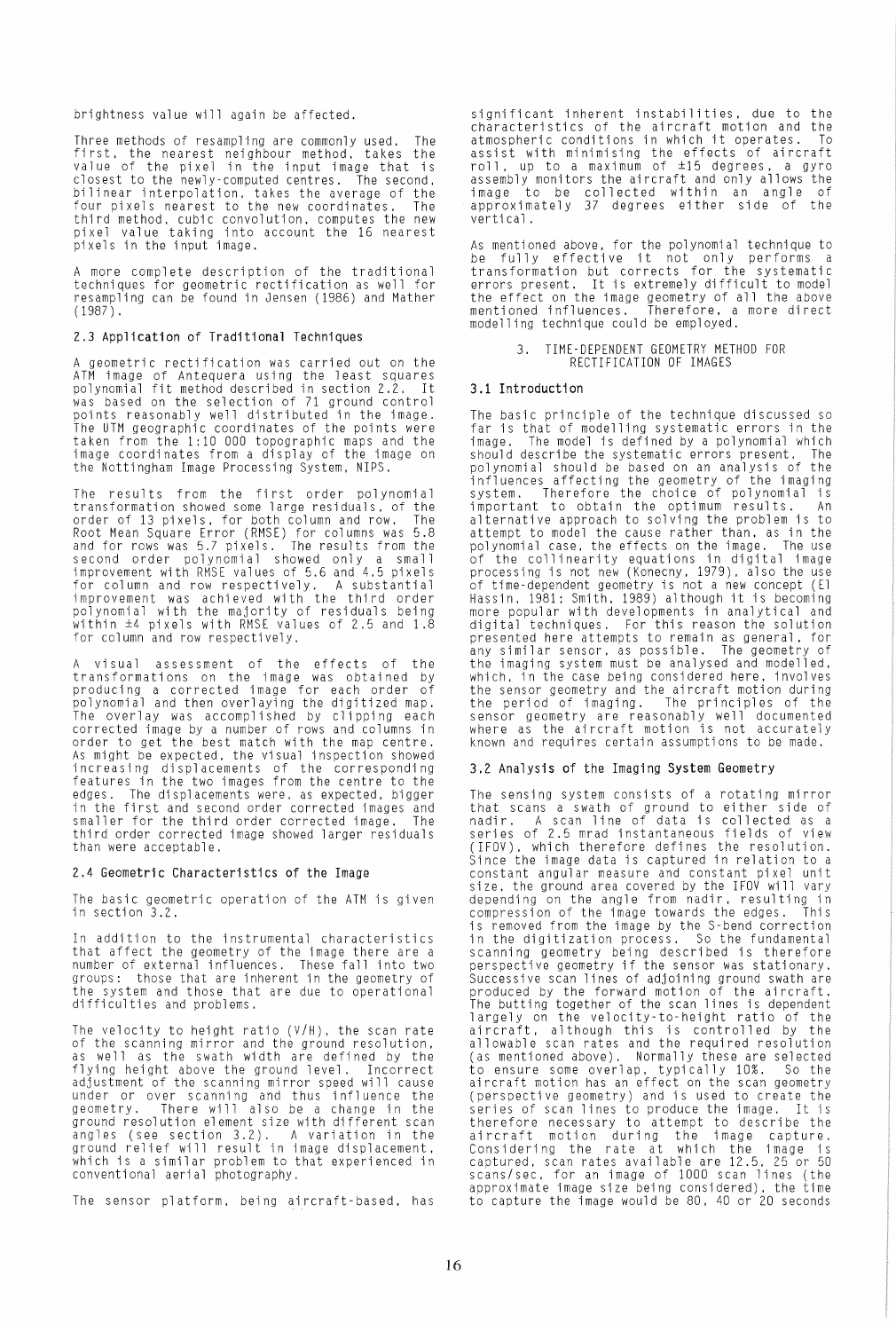respectively. It is, therefore, not too unrealistic to assume that the sensor platform (aircraft) is stationary for each scan line and that, for successive scan lines, the aircraft's motion has a constant rate of change.

### 3,3 T1me-Dependent Geometry

If each scan line is considered as a conventional photograph wi th perspecti ve geometry then the mathematical model for the image can be considered as a series of such photographs of width equal to one scan line. For any of image point coordinates the standard collinearity equations can be written:

$$
\frac{x_a}{f} = \frac{r_{11} (X_A - X_0) + r_{21} (Y_A - Y_0) + r_{31} (Z_A - Z_0)}{r_{13} (X_A - X_0) + r_{23} (Y_A - Y_0) + r_{33} (Z_A - Z_0)}
$$
(4)

$$
\frac{y_a}{f} = \frac{r_{12} (X_A - X_0) + r_{22} (Y_A - Y_0) + r_{32} (Z_A - Z_0)}{r_{13} (X_A - X_0) + r_{23} (Y_A - Y_0) + r_{33} (Z_A - Z_0)}
$$
(5)

where:

| $X_a$ , $Y_a$ |                       | = image coordinates of point a            |
|---------------|-----------------------|-------------------------------------------|
| f             |                       | = principal distance                      |
|               | $r_{11}$ to $r_{33}$  | = elements of orthogonal rotation         |
|               |                       | matrix $(\omega, \phi, \kappa$ rotations) |
|               | $X_0$ , $Y_0$ , $Z_0$ | = perspective centre coordinates          |
|               | $X_A$ , $Y_A$ , $Z_A$ | = ground coordinates of point A           |

The determination of the position and orientation<br>of a scan line j, given that x<sub>a</sub>, y<sub>a</sub>, are meas<mark>ur</mark>ed and  $X_A$ ,  $Y_A$ ,  $Z_A$  and f are known, involves  $\texttt{six}$ unknowns:  $\bm{{\omega}_j}$ ,  $\bm{{\phi}_j}$ ,  $\bm{{\kappa}_j}$  and  $\bm{{\chi}_0}_j$ ,  $\bm{{\gamma}_0}_j$ ,  $\bm{{\zeta}_0}_j$ . The solution in this form, for all scan lines, results in an impractical situation, with far too many unknowns in the solution. A similar technique to that used in Smith (1989) is adopted, where, considering the assumption made about the aircraft motion above, a relationship exists between all like parameters:

| $\omega_j$                  | $=$ | $\pmb{+}$<br>$\omega_0$   | $x_a\omega_c$                     | (6,  |
|-----------------------------|-----|---------------------------|-----------------------------------|------|
| $\phi_{\rm j}$              | m   | +<br>Φn                   | $X_{a}\Phi_{C}$                   | (7)  |
| $\kappa_{j}$                | ≕   | +<br>$\kappa_0$           | $X_a K_C$                         | (8)  |
| $X_{0j}$                    | 22  | $X_{00}$<br>$\ddot{}$     | $x_a X_{0c}$                      | (9)  |
| $\mathsf{Y}_{0 \texttt{j}}$ | ≕   | Υ <sub>ОΟ</sub><br>$\,^+$ | $x_a$ <sup>Y</sup> O <sub>C</sub> | (10) |
| $z_{0j}$                    |     | $\ddot{}$<br>$z_{00}$     | $x_a$ Z <sub>Oc</sub>             | (11) |

where:

| X <sub>a</sub> |                               |     |                                                             |                          | x coordinate of point a        |  |  |  |
|----------------|-------------------------------|-----|-------------------------------------------------------------|--------------------------|--------------------------------|--|--|--|
|                |                               |     | scan line number                                            |                          |                                |  |  |  |
|                | $\omega_0$ to Z <sub>On</sub> | $=$ | (in direction of flight)<br>start values of the parameters: |                          |                                |  |  |  |
|                |                               |     | $\omega_0$                                                  |                          | ro11                           |  |  |  |
|                |                               |     | Φn                                                          | =                        | pitch                          |  |  |  |
|                |                               |     | $\kappa_0$                                                  | $\mathbf{m}_\mathrm{c}$  | heading                        |  |  |  |
|                |                               |     | $X_{00}$                                                    | $\mathcal{L}_{\rm{max}}$ | X plan location                |  |  |  |
|                |                               |     | $Y_{00}$                                                    |                          | - Y plan location              |  |  |  |
|                |                               |     | $z_{00}$                                                    | $\mathbf{m}$             | flying height                  |  |  |  |
|                | $\omega_c$ to $\angle_{0c}$   |     |                                                             |                          | increment coefficients for the |  |  |  |
|                |                               |     | parameters                                                  |                          |                                |  |  |  |

This reduces the number of unknowns to  $\omega_0$ ,  $\omega_c$ ,  $\phi_0$ ,  $\phi_c$ ,  $\kappa_0$ ,  $\kappa_c$ ,  $X_{00}$ ,  $X_{0c}$ ,  $Y_{00}$ ,  $Y_{0c}$ ,  $Z_{00}$ ,  $Z_{0c}$  and a solution can now be obtained for the 12 unknowns<br>(Smith, 1989: El Hassan, 1981: Case, 1961). Once<br>values for œ<sub>o</sub> to Z<sub>Oc</sub> are known, an orientation element for any scan line can be obtained, if x is known, by substitution into equations (6) to (11).

The  $\phi$  element, the pitch of a scan line, has a<br>similar effect on the image to the Z<sub>O</sub> term, which defines the height of the aircraft. Therefore in the solution  $\phi_0$  and  $\phi_c$  are held fixed.

As can be seen from the equations (4) to (11), in computing image coordinates from ground coordinates an iterative process must be adopted because the required x pixel coordinate is needed to compute<br>the orientation values. Therefore, an approximate<br>value of the x pixel is initially used, the values of  $\omega_j$  to  $Z_{0,j}$  are computed, a new value of x pixel is determined and the process iterates until there is a negligible change in successive x pixel values.

## 3.4 Application of the Technique

Since the collinearity equations (4) and (5) are based on conventional photograph geometry they<br>contain the principal distance (f) of the camera. In the case of the ATM a principal distance does not physically exist. However, a theoretical principal distance was determined based on the<br>angle subtended at the rotating mirror by one pixel, this gives a 'principal distance' of 400.0 pixel units.

The computation to determine the effects of Earth curvature and atmospheric refraction showed them to be insignificant for this application.

#### 4. ANALYSIS OF THE RESULTS

It was decided to use a mathematical analysis technique rather then trying to assess the quality of superimposed images which could be very subjective. A standard technique, and the simplest, is to compute residuals at the control points. However, as the polynomial technique results show, this is not indicating the effects in the areas between the control points, hence check points are introduced. The 71 points with known image coordinates and ground coordinates were divided into two groups: control points and check points. Control point locations were chosen so as to give a reasonably even distribution over the image, although, in one area in particular, sui tabl e poi nts were sparse. However, the distribution was the same for both techniques. To provide a simple overall comparison of results the RMSE and the SUM of the residuals was computed. To analyse the control requirements for each technique, differing numbers of control points were used. Table 1 presents a summary of results.

The RMSE values for the time-dependent geometry and the first and second order polynomial solutions are approximately the same, mainly in the order of 4 to 6 pixels. The 3rd order polynomial values show a small improvement on this, the RMSE being mainly in the order of 2 to 3 pixels. These results are equally applicable for the control points as well<br>as the check points and for the different quantities of control points.

This is surprising, since a deterioration might be expected for the check point values and the smaller amounts of control, and is probably indicative of the reasonably well-distributed control, giving good values for the time-dependent geometry parameters and the polynomial coefficients.

It can be seen that the check point summation val ues are, in general, of simil ar magnitudes for each set of results and are large compared with those for the control points. The summation values for the 51 check points indicate that there is significant systematic error. This is reduced with the increase in control points as can be seen from Table 1, but there is a decrease in the number of check points.